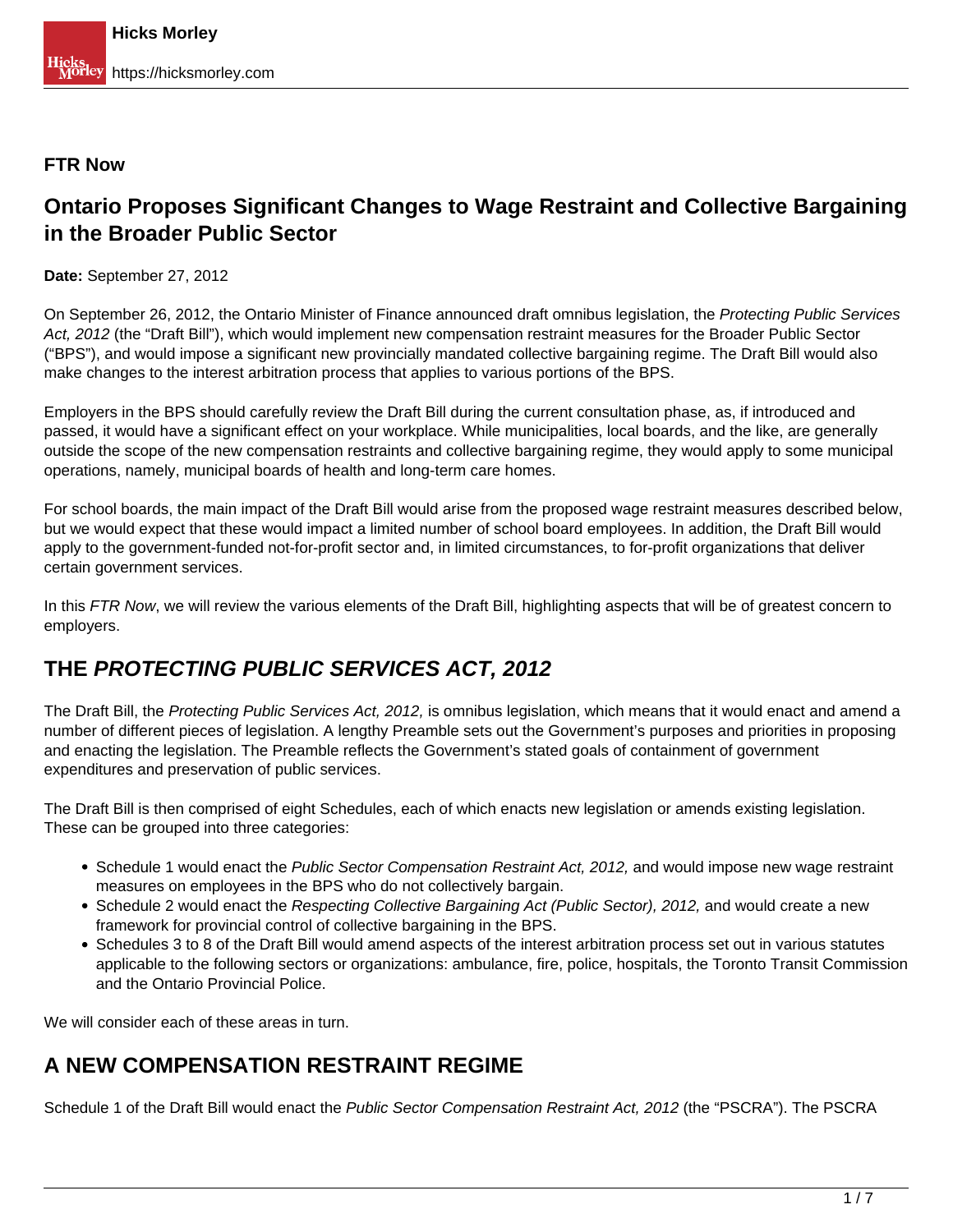would enact the new compensation restraints announced last week by the Finance Minister[,](https://hicksmorley.com/2012/09/20/government-announces-new-compensation-restraints/) as reported in our **[FTR Now](https://hicksmorley.com/2012/09/20/government-announces-new-compensation-restraints/)**, ["Government Announces New Compensation Restraints."](https://hicksmorley.com/2012/09/20/government-announces-new-compensation-restraints/) 

If introduced and enacted, the PSCRA would replace the current wage restraints that are found in Part II.1 of the Broader Public Sector Accountability Act, 2010 ("BPSAA"). That is, Part II.1 of the BPSAA would be repealed, and the "designated executive" and "performance pay envelope" regime would be replaced by the restraints described below.

There are a number of important differences between the current wage restraints of the BPSAA and those being proposed under the PSCRA. **However, as with each of the previous wage restraint statutes, the PSCRA would apply only to non-bargaining employees, and not to those employees who engage in collective bargaining with their employers.** (Employees who collectively bargain will be impacted by Schedule 2 of the Draft Bill, discussed below.) We note that the term "employee" should be understood to include "office holder" as well.

## **SCOPE OF THE COMPENSATION RESTRAINTS**

The compensation restraints in the PSCRA would apply to a much wider swath of the BPS, including not-for-profit organizations. In terms of scope, this marks a return to the original compensation restraint measures found in the Public Sector Compensation Restraint to Protect Public Services Act, 2010, though it would extend beyond that scope. Organizations that would be subject to the proposed new restraints include:

- the government and all manner of Crown agencies, boards, commissions, etc.;
- universities and colleges;
- school boards:
- public hospitals:
- all boards of health, including municipal boards of health, even where a municipality or local board is the board of health (unless excluded by regulation);
- licensees under the Long-Term Care Homes Act, 2007, unless they operate on a for-profit basis, including long-term care homes operated by municipalities (unless excluded by regulation);
- community care access centres ("CCAC");
- any not-for-profit organization that provides services directly to the public, which are funded (at least in part) by a CCAC (there is no stated minimum funding for this category);
- Hydro One, Ontario Power Generation and the Independent Electricity System Operator, and their subsidiaries;
- any not-for-profit organization that received at least \$1,000,000 in funding from the Government of Ontario in 2011; and
- any organization prescribed by regulation.

### **PERMANENT SALARY CAP**

The PSCRA would impose a "permanent salary cap" on the wages of any non-bargaining employee employed by an organization covered by the statute. As widely reported in the media, the cap would be set at two times the annual salary of the Premier of Ontario. Since the Premier currently earns a salary of roughly \$209,000, it is estimated that the cap would initially be set at \$418,000. The cap would only be applied to employees hired after the new statute comes into force or to existing employees who accept new positions with their employer after that date. As currently proposed, the cap would not be time-limited.

The nomenclature of a "**salary** cap" is somewhat misleading, as the cap is described as the "annual salary, including performance pay and bonuses," paid to the employee. Thus, it appears that, except for benefits and allowable perquisites, employees would be capped at \$418,000 for salary, performance pay and bonuses (subject to increase as the Premier's annual salary increased).

The statute would give the Lieutenant Governor in Council (i.e. Cabinet) the authority to pass a regulation exempting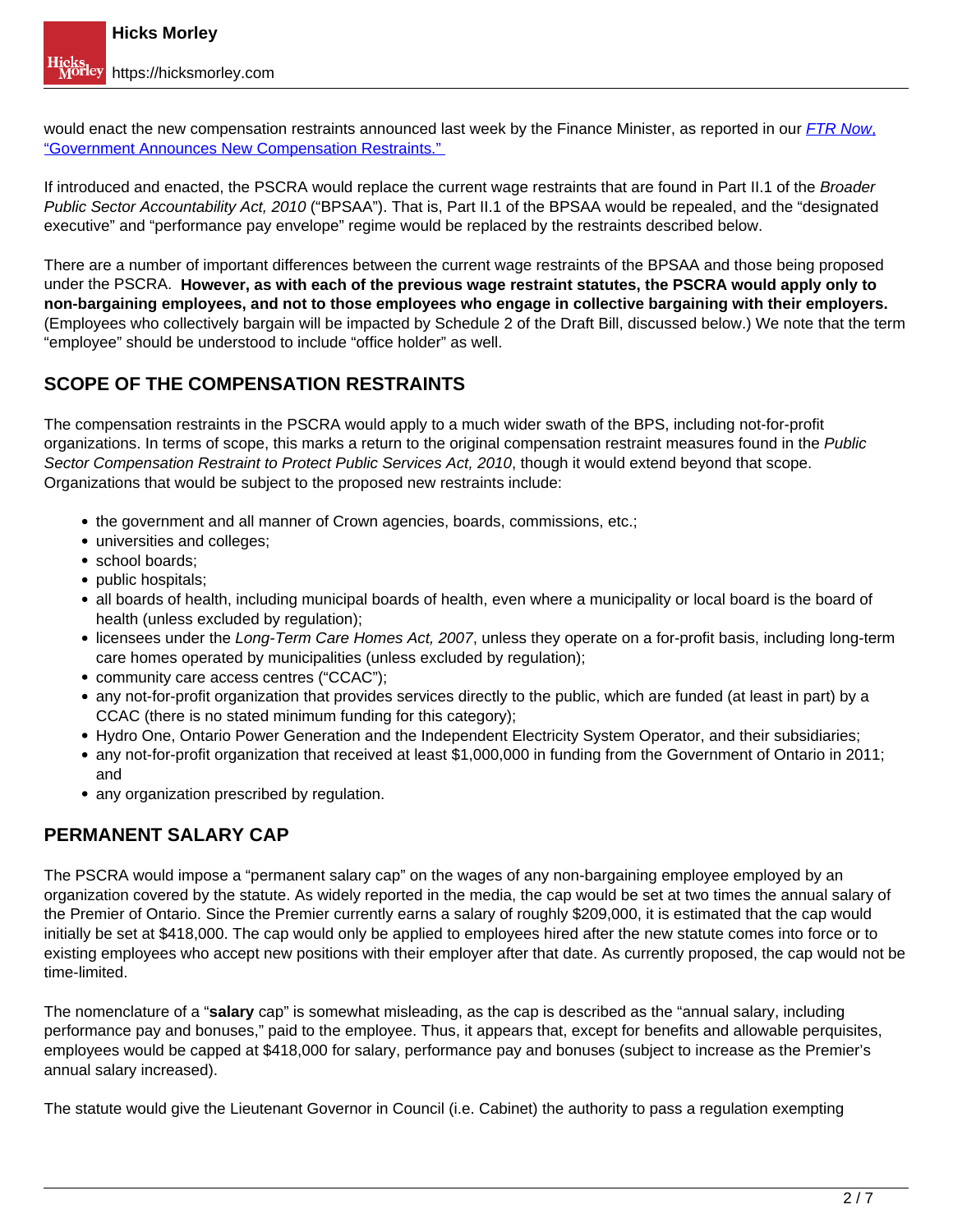individual positions from the cap where appropriate "because of labour market conditions." There is no guidance in the Draft Bill about what labour market conditions might justify such a regulation.

#### **TEMPORARY RESTRAINT MEASURES**

The PSCRA would also create a number of temporary restraint measures that would apply for a two-year period only, beginning on the date that the new statute comes into force. **These temporary restraint measures would apply to any employee who is eligible to receive performance pay under their current compensation plan.** Thus, contrary to earlier reports, these measures would not just apply to "managers."

First, the PSCRA would prohibit any increases in an employee's "rate of pay" (i.e. salary for most employees), including increases or movement through existing pay ranges. However, as currently drafted, the PSCRA contains a new exception where an employee's job responsibilities "increase substantially" during the restraint period, in which case increases would be permitted "**within the applicable pay range in effect**" on the day the restraint period begins.

Second, the PSCRA would replace the current restrictions on performance pay and the current "performance pay envelope" regime with a different set of rules. The employer would first look at the 12 months that preceded the introduction of the Draft Bill in the Legislature, and would then apply the following principles:

- if an employee had received no performance pay in that 12-month time frame, the employer could not pay the employee any performance pay during the restraint period;
- if an employee had received performance pay that had increased his or her salary, the employer could not pay the employee any performance pay during the restraint period;
- if an employee received performance pay in some form other than a salary increase (e.g. a lump sum payment), the employer could pay performance pay in each year covered by the restraint measures, but no more than the amount paid in the 12-month period preceding the date the Draft Bill is introduced in the Legislature;
- if an employee received performance pay both as a salary increase and in some other form, his or her performance pay would be restricted to the amount paid in that other form.

### **BENEFITS, PERQUISITES AND OTHER PAYMENTS**

The PSCRA would include a prohibition on providing new, or increasing existing, benefits, perquisites or other payments during the restraint period. However, it would reintroduce a limited exception to the prohibition where the new or increased benefit, perquisite or other payment is in the employee's current compensation plan, and is based on:

- length of time in employment; or
- successful completion of a program or course of professional or technical education.

Note that this would be a more restrictive exception than the one found in the original wage restraint legislation, both because this restriction would only apply to benefits, perquisites and other payments (and not salary increases), and because it does not contain a performance-based exception.

### **CONTRACT RENEWALS AND NEW EMPLOYEES**

As before, the renewal of an employment contract would not permit a compensation increase during the wage restraint period. Where a new employee was hired, the elements of the employee's compensation plan could not be more than those provided to employees in similar positions.

Significantly, the PSCRA would also prohibit new hires from being paid any performance pay during the wage restraint period. Similarly, if an existing employee moves to a new position within the organization, their performance pay eligibility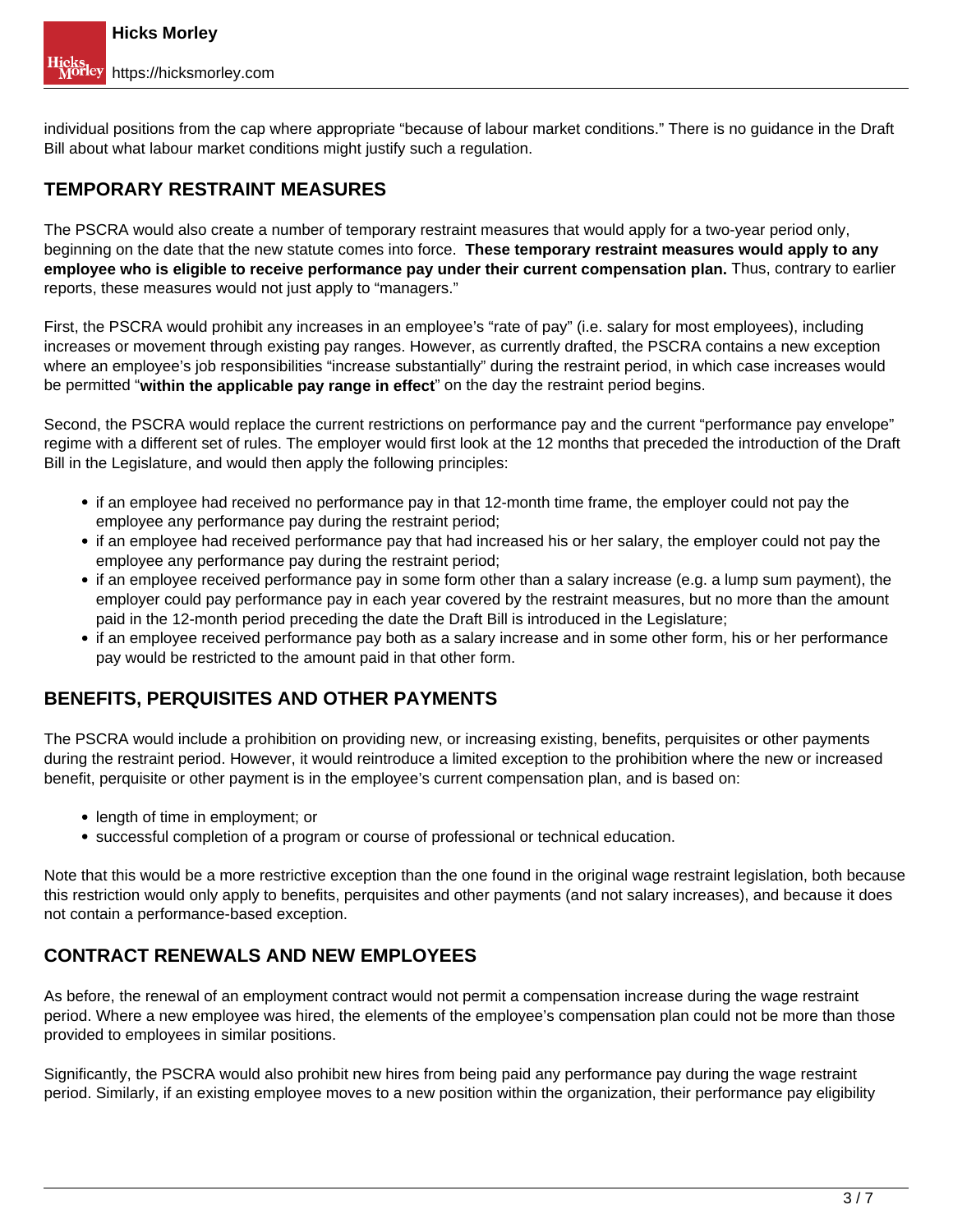would be determined by what they had received in their previous position.

## **ANTI-AVOIDANCE MEASURES**

The PSCRA contains significant anti-avoidance measures, including the proposed subsection 13(1):

13. (1) An employer shall not provide compensation **before or after the restraint period** to an employee or office holder for compensation that the employee or office holder will not, does not or did not receive as a result of the temporary restraint measures in this Act.

This appears to be intended to prohibit employers from paying out compensation prior to the restraint period coming into effect, or after it ends, in an effort to avoid restraint measures that would otherwise apply. As with the current BPSAA wage restraint, there would be limits on using restructurings to avoid the wage restraints, and any restructurings would need to be "bona fide" for reasons unrelated to the restraints.

### **REPORTS, STUDIES AND GENERAL PROVISIONS**

The PSCRA would permit the Minister to issue directives requiring compliance reports to be filed. As with the current BPSAA provisions, directives can also be passed requiring compensation studies to be performed and posted.

The PSCRA contains numerous provisions to restrict challenges to the restraint provisions. For example, employees could not claim a constructive dismissal, nor an expropriation, nor bring any other form of proceedings related to the statute. Moreover, the PSCRA would prevail over any compensation plan to which it applies.

The PSCRA also states that the Attorney General would not be barred from bringing legal proceedings to require employers to comply with the statute, a provision not included in previous compensation restraint legislation.

In addition, the PSCRA contains provisions that would ensure that it would not be applied to reduce an employee's rights or entitlements under the Human Rights Code, Pay Equity Act or sections 42 or 44 of the Employment Standards Act, 2000.

# **A NEW COLLECTIVE BARGAINING REGIME**

Schedule 2 of the Draft Bill would enact the Respecting Collective Bargaining Act (Public Sector), 2012 (the "RCBA"), which would create an entirely new framework for provincial oversight of collective bargaining in the BPS. While it expressly limits neither the right to bargain collectively nor the right to strike, the Government would play a prominent new role in public sector collective bargaining by establishing enforceable bargaining mandates and by holding a standing power to impose a collective agreement following consultation with the parties.

#### **SCOPE OF THE RESPECTING COLLECTIVE BARGAINING ACT (PUBLIC SECTOR), 2012**

The RCBA would apply to virtually all of the same organizations in the BPS that would be subject to the proposed new compensation restraint provisions of the PSCRA (see page 3 of this FTR Now for the full list). Nevertheless, there are some notable distinctions that we address here.

Similar to the Draft Bill's compensation restraint provisions, the RCBA would also apply to any not-for-profit organization that received at least \$1,000,000 in funding from the Government of Ontario during the previous year. However, the RCBA would also apply to **for-profit** organizations in the following contexts:

- for-profit licensees under the Long-Term Care Homes Act, 2007; and
- for-profit organizations that provide services directly to the public, which are funded, at least in part, by a CCAC.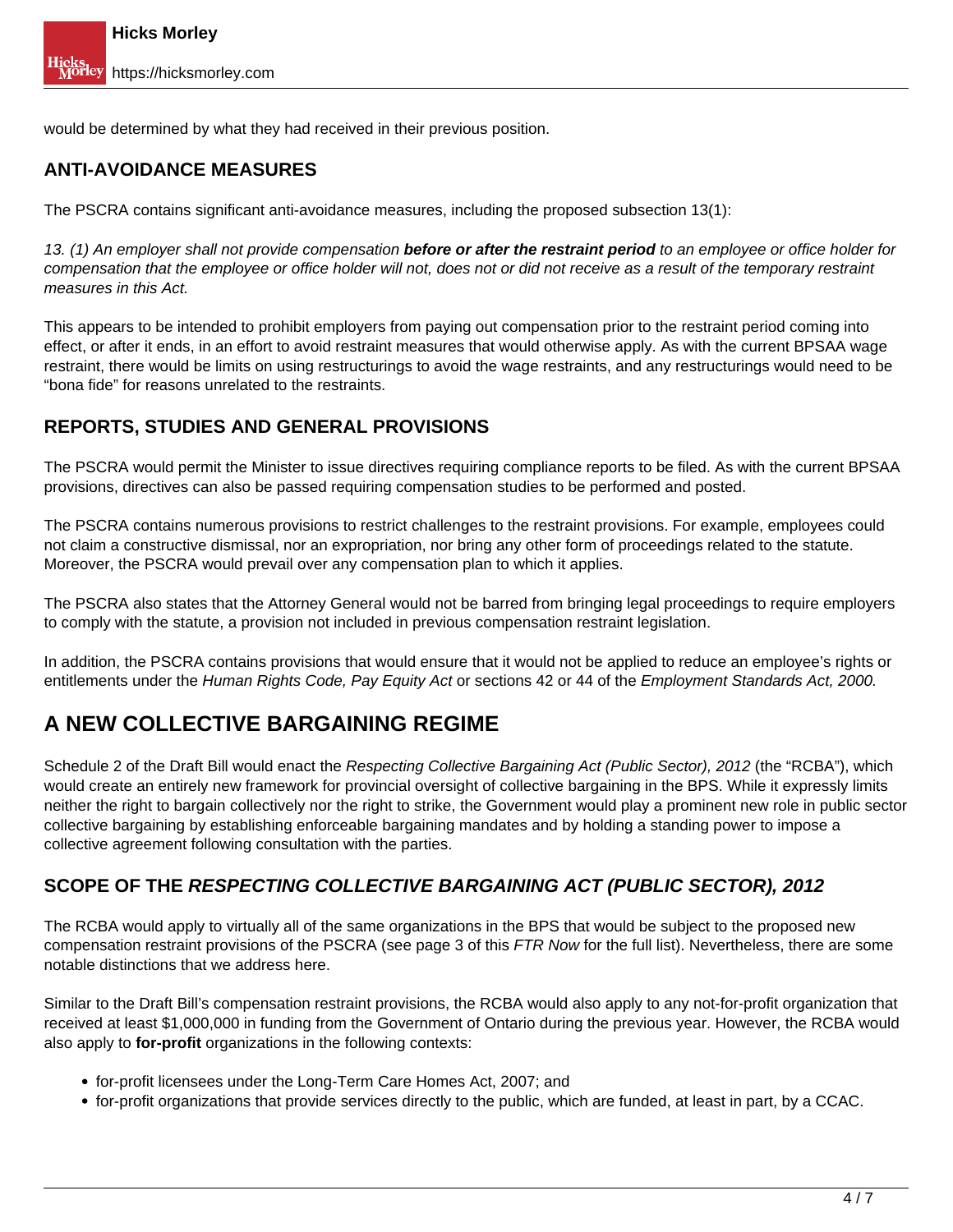The RCBA would not apply to the collective bargaining relationships held by municipalities, local boards and school boards (the latter of which are governed by the Putting Students First Act, 2012).

However, as with the proposed compensation restraint legislation, the RCBA would apply to the employees of boards of health and long-term care homes that are operated by municipalities or local boards. The RCBA would only apply to employees employed in these parts of the municipality's or local board's organization, and who engage in collective bargaining with the employer. Where these employee groups are covered by a collective agreement that applies to other municipal employee groups, the RCBA sets out a rather complex set of rules to determine which parts of the collective agreement are subject to the RCBA.

### **DURATION OF THE COLLECTIVE BARGAINING RESTRAINTS**

As currently drafted, the RCBA would apply only to the first collective agreement confirmed or imposed during the period of time beginning with the coming into force of the RCBA and ending on the "termination date." The "termination date" would be specified by regulation, and can occur no sooner than two years after the RCBA comes into effect, and no later than the elimination of the provincial deficit.

#### **BARGAINING MANDATES**

The RCBA would establish a means by which the Management Board of Cabinet could establish enforceable bargaining mandates to meet two stated goals – deficit elimination and protection of the delivery of public services. The mandates could be issued by sector, by class of employer, by particular employer or by class of employee. They would include "criteria," including criteria relating to "matters of compensation and service delivery." Employers would be required to negotiate collective agreements consistent with any applicable mandates and the Government's stated goals.

#### **MANDATORY SETTLEMENT REVIEW PROCESS**

If a mandate applied to a collective agreement, any settled agreement (including those settled by way of interest arbitration) would not come into operation until either confirmed or imposed by the Minister or his or her delegate.

To facilitate this process, parties to settled agreements covered by a mandate would be required to promptly report them to the Minister so they could be reviewed. Unless modified by regulation, the Minister would have up to 40 business days to conduct the review (failing which the collective agreement would be deemed confirmed).

The Minister would be required to confirm collective agreements that were either:

- compliant with the applicable mandate; or
- otherwise consistent with the goals of deficit elimination and protection of the delivery of public services.

If the Minister did not confirm a collective agreement, it would be sent back to the parties for amendment, and the parties would be given notice that a collective agreement could be imposed by the Minister.

If agreements were sent back for amendment, in most cases the parties would be deemed to return to the pre-settlement bargaining stage. If an interest arbitration award had been issued, the RCBA would deem the award to cease to be binding, would deem the collective agreement not to have been settled, and would deem no conciliation officer to have been appointed and no report issued.

Parties would be given up to 40 business days to amend the collective agreement before the Minister could begin the process to impose a collective agreement.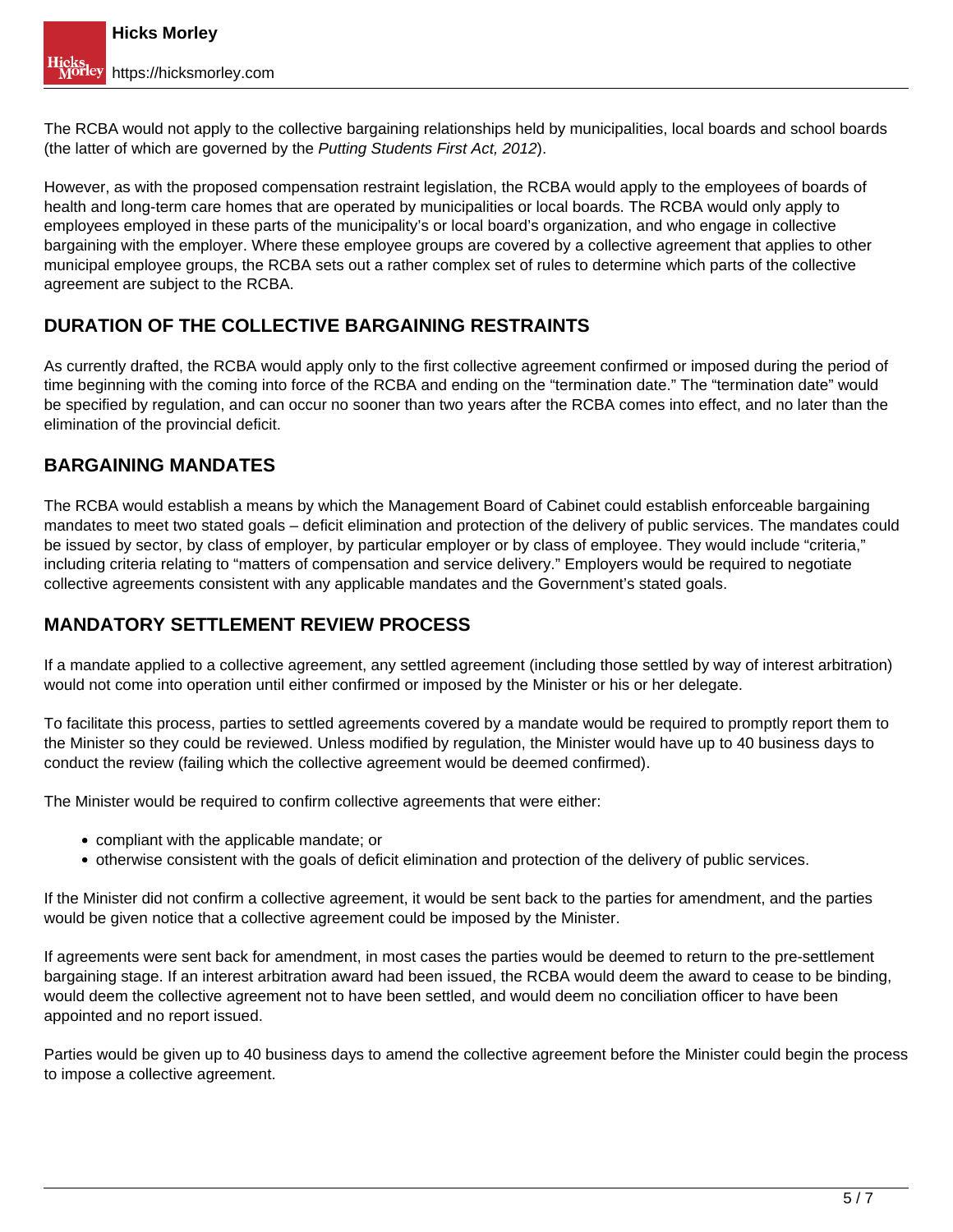## **POWER TO IMPOSE A COLLECTIVE AGREEMENT**

Ultimately, the Minister could impose a collective agreement if "it appears to [the responsible Minister] that the parties are not likely to be able to reach a collective agreement that would be consistent with the Province's goals to eliminate the deficit and protect the delivery of public services."

The RCBA appears to contemplate that collective agreements would generally be imposed, if at all, following the settlement/review process outlined above. However, the RCBA also contains provisions under which the Minister could intervene in ongoing negotiations and initiate the process for imposing a collective agreement at any time following the expiry of a collective agreement or the acquisition of bargaining rights.

To impose a collective agreement, the Minister would be required to first give the parties notice and a right to participate in a "consultation." The RCBA suggests that the process for consultation would be set out in regulations.

#### **ENFORCEMENT AND RELATED MATTERS**

As with the Putting Students First Act, 2012, the RCBA would place significant limits on the remedial authority of the Ontario Labour Relations Board and labour arbitrators. The Board would have the authority to determine whether the RCBA applied to a particular employer or bargaining organization. However, neither the Board nor an arbitrator could adjudicate challenges to the statute on the basis of either the Canadian Charter of Rights and Freedoms or the Human Rights Code.

Similarly, the RCBA would impose limitations on the ability of courts to judicially review decisions made under the statute, though such jurisdiction could not likely be ousted altogether.

We also note that the RCBA, like the PSCRA, would have significant anti-avoidance provisions, including a provision prohibiting employers from paying out compensation amounts prior to the restraint period coming into effect, or after it expires, in an effort to avoid restraint measures that would otherwise apply.

In addition, and also like the PSCRA, the RCBA contains provisions that would ensure that it would not be applied to reduce an employee's rights or entitlements under the Human Rights Code, Pay Equity Act or sections 42 or 44 of the Employment Standards Act, 2000.

## **ADJUSTING THE INTEREST ARBITRATION PROCESS**

As discussed above, the RCBA would give the Minister the authority to determine whether collective agreements in the BPS settled by way of interest arbitration comply with any applicable mandates (and where this is determined not to be the case, the effect would be to negate the award). However, this authority would not apply to interest arbitrations in the municipal and related sectors.

Rather, the Draft Bill would re-introduce changes that had been proposed to various interest arbitration statutes in the original Budget Bill – Bill 55. These changes are found in Schedules 3 to 8 of the Draft Bill and would amend the following statutes:

- Ambulance Services Collective Bargaining Act, 2001 (Schedule 3);
- Fire Protection and Prevention Act, 1997 (Schedule 4);
- Hospital Labour Disputes Arbitration Act (Schedule 5);
- Police Services Act (Schedule 6);
- Toronto Transit Commission Labour Disputes Resolution Act, 2011 (Schedule 7); and
- Ontario Provincial Police Collective Bargaining Act, 2006 (Schedule 8).

Some of the key process changes include: